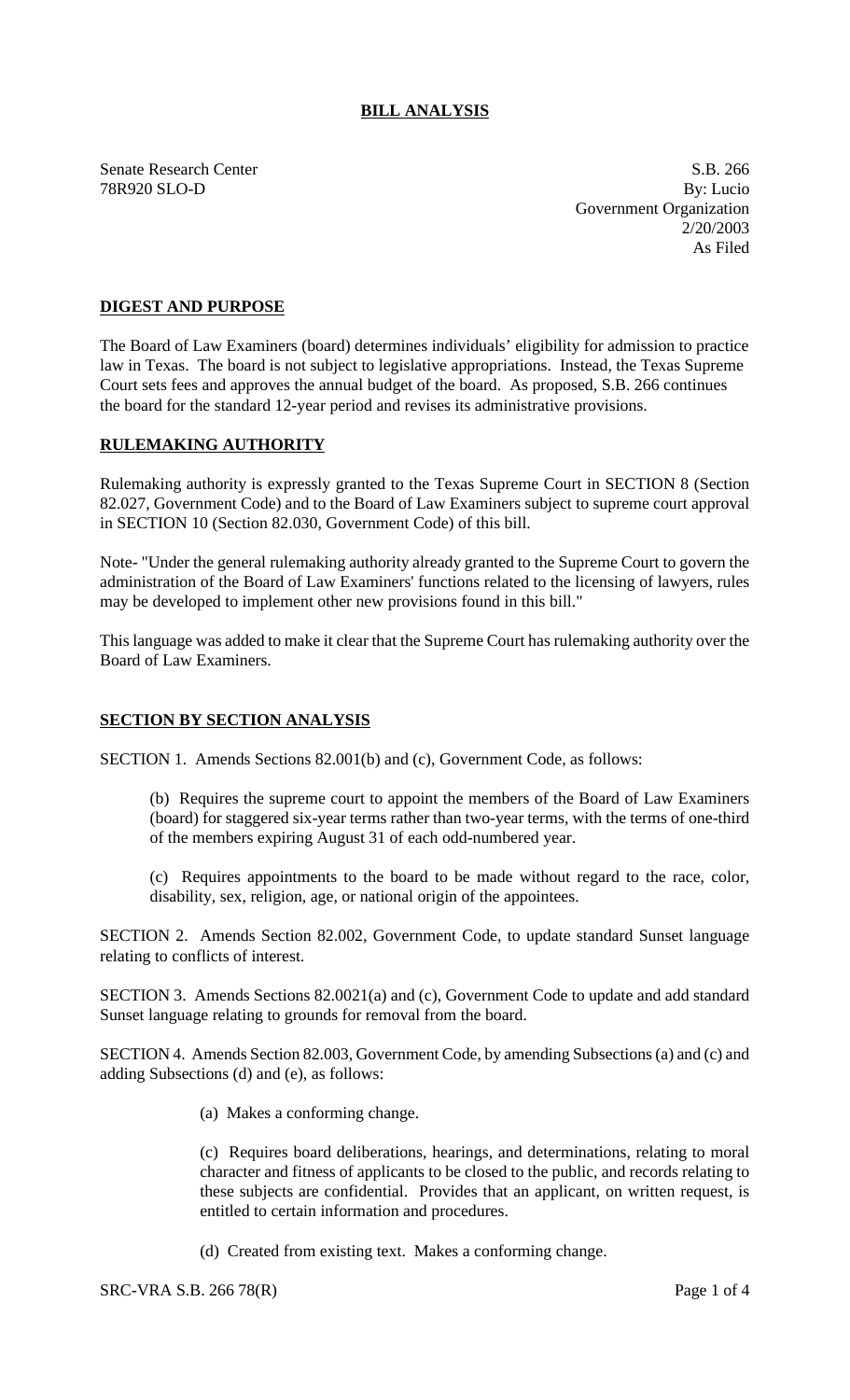(e) Requires board deliberations, hearings, and determinations relating to a request by an applicant who has a disability for testing accommodations under Section 82.0272 on the bar examination to be closed to the public, and provides that records relating to that subject are confidential.

SECTION 5. Amends Section 82.006, Government Code, to continue the Board of Law Examiners for the standard 12-year period until September 1, 2015.

SECTION 6. Amends Chapter 82A, Government Code, by amending Section 82.007 and adding Sections 82.0071-82.0073, as follows:

Sec. 82.007. New heading: CAREER LADDER; ANNUAL PERFORMANCE EVALUATIONS. Deletes existing text regarding qualifications for employment and the responsibilities of the board and the staff of the board.

Sec. 82.0071. New heading: EQUAL EMPLOYMENT OPPORTUNITY POLICY. (a) Created from existing text of Section 82.007. Requires the executive director of the board or the executive director's designee to prepare and maintain a written policy statement that implements a program to ensure that all personnel decisions are made without regard to certain factors.

(b) Requires the policy statement to include certain information.

(c) Requires the policy statement to be updated annually, reviewed by the Commission on Human Rights for compliance with Subsection  $(b)(1)$  and filed with the governor's office and the supreme court. Deletes existing text regarding the policy statement.

Sec. 82.0072. STANDARDS OF CONDUCT. Requires the executive director or the executive director's designee to provide to board members and to board employees, as often as necessary, information regarding the requirements for office or employment under this chapter, including information regarding a person's responsibilities under applicable laws relating to standards of conduct for state officers or employees.

Sec. 82.0073. SEPARATION OF RESPONSIBILITIES. Requires the board to develop and implement policies that clearly separate the policymaking responsibilities of the board and the management responsibilities of the executive director and the board staff.

SECTION 7. Amends Chapter 82A, Government Code, by adding Sections 82.010-82.013, as follows:

Sec. 82.010. TRAINING PROGRAM REQUIRED. (a) Provides that a person who is appointed to and qualifies for office as a member of the board may not vote, deliberate, or be counted as a member in attendance at a meeting of the board until the person completes a training program that complies with this section.

(b) Requires the training program to provide the person with certain information.

Sec. 82.011. WRITTEN COMPLAINTS. (a) Requires the board to maintain a file on each written complaint filed with the board. Requires the file to include certain information.

(b) Requires the board to provide to the person filing the complaint and to each person who is a subject of the complaint a copy of the board's policies and procedures relating to complaint investigation and resolution.

(c) Requires the board, at least quarterly until final disposition of the complaint, to notify the person filing the complaint and each person who is a subject of the complaint of the status of the investigation unless the notice would jeopardize an undercover investigation.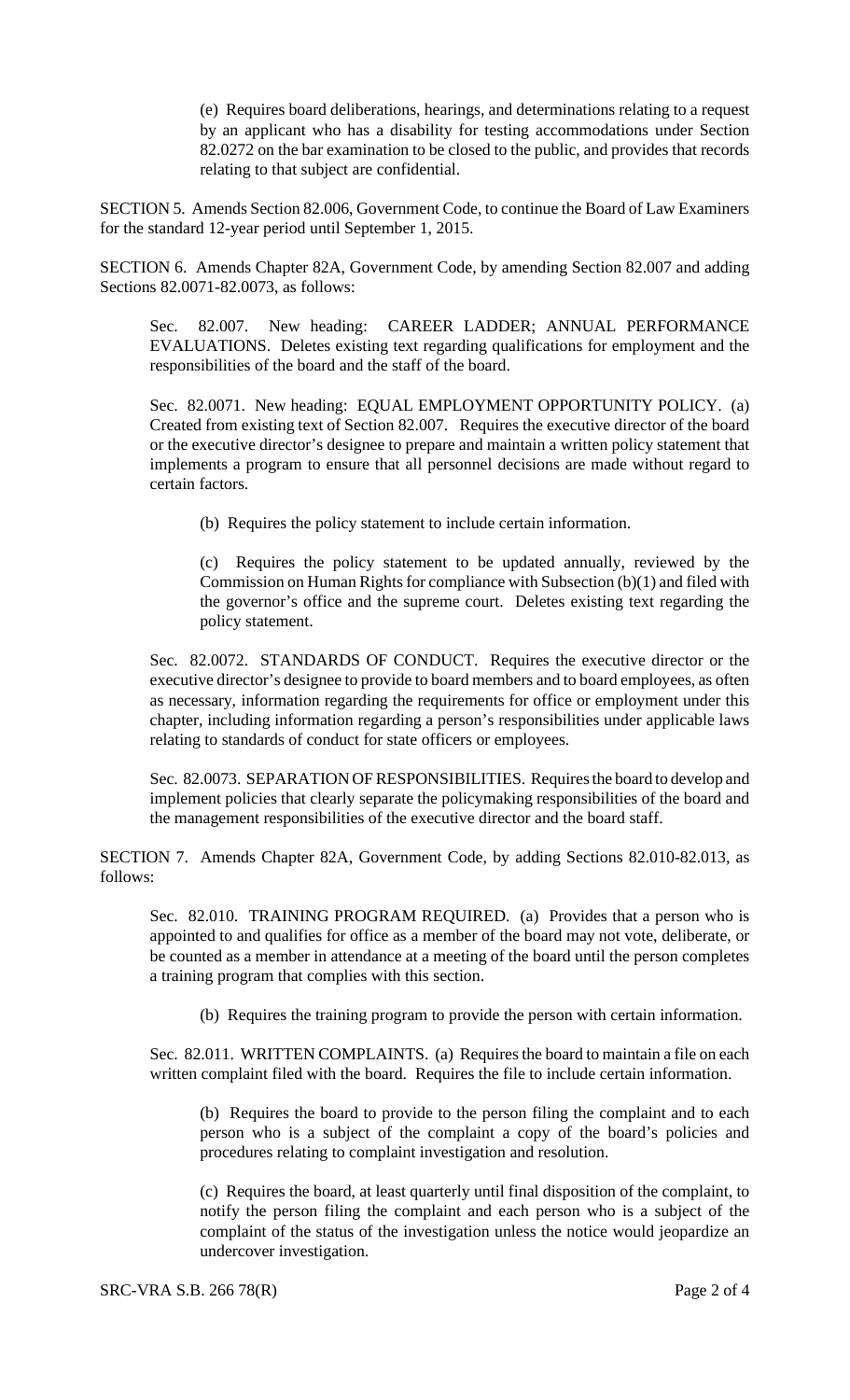Sec. 82.012. STATE EMPLOYEE INCENTIVE PROGRAM. Requires the executive director or the executive director's designee to provide to board employees information and training on the benefits and methods of participation in the state employee incentive program.

Sec. 82.013. EFFECTIVE USE OF TECHNOLOGY. Requires the board to develop and implement a policy requiring the executive director and board employees to research and propose appropriate technological solutions to improve the board's ability to perform its functions. Requires the technological solutions to ensure certain factors are met.

SECTION 8. Amends Section 82.027, Government Code, by adding Subsections (c) and (d), as follows:

(c) Authorizes the board, on a showing of good cause or to prevent hardship, to permit an applicant to file an application with the board not later than the 60th day after the deadline prescribed by Subsection (a) on payment of applicable late fees.

(d) Provides that the filing deadlines and late fees do not apply to an applicant who failed the preceding bar examination. Authorizes any such applicant to take the next examination administered on filing an application with the board and paying te required examination fees not later than the date established by supreme court rule.

SECTION 9. Amends Chapter 82B, Government Code, by adding Section 82.0272, as follows:

Sec. 82.0272. TESTING ACCOMMODATIONS FOR APPLICANTS WITH DISABILITIES. Authorizes an applicant who has a physical, mental, or developmental disability to request that the board provide testing accommodations on the bar examination. Authorizes an applicant whose request is denied to appeal the decision to a committee appointed by, and composed of three or more members of, the board.

SECTION 10. Amends Section 82.030, Government Code, by amending Subsection (f) and adding Subsection (g), as follows:

(f) Deletes the existing definition for "chemical dependency" and provides that "treatment facility" has the meaning assigned by Section 462.001, Health and Safety Code.

(g) Requires the board by rule, subject to supreme court approval, to define "chemical dependency."

SECTION 11. Amends Section 82.034, Government Code, to require the fees received by the board to be deposited in the general revenue fund.

SECTION 12. Amends Section 82.038, Government Code, by amending Subsection (i) and adding Subsection (j), as follows:

(i) Requires the board, on request, in coordination with the State Bar of Texas to inform a member of the public whether a particular person holds a probationary license. Provides that any information that forms the basis for the issuance of the probationary license is confidential.

(j) Provides that "chemical dependency" has the meaning provided by board rule adopted under Section 82.030.

SECTION 13. Repealer: Sections 82.031, Government Code (District Committee on Admissions) and Section 82.032, Government Code (District Committee Investigation).

SECTION 14. (a) Makes the changes in law made by this Act to Section 82.034, Government Code of this Act prospective.